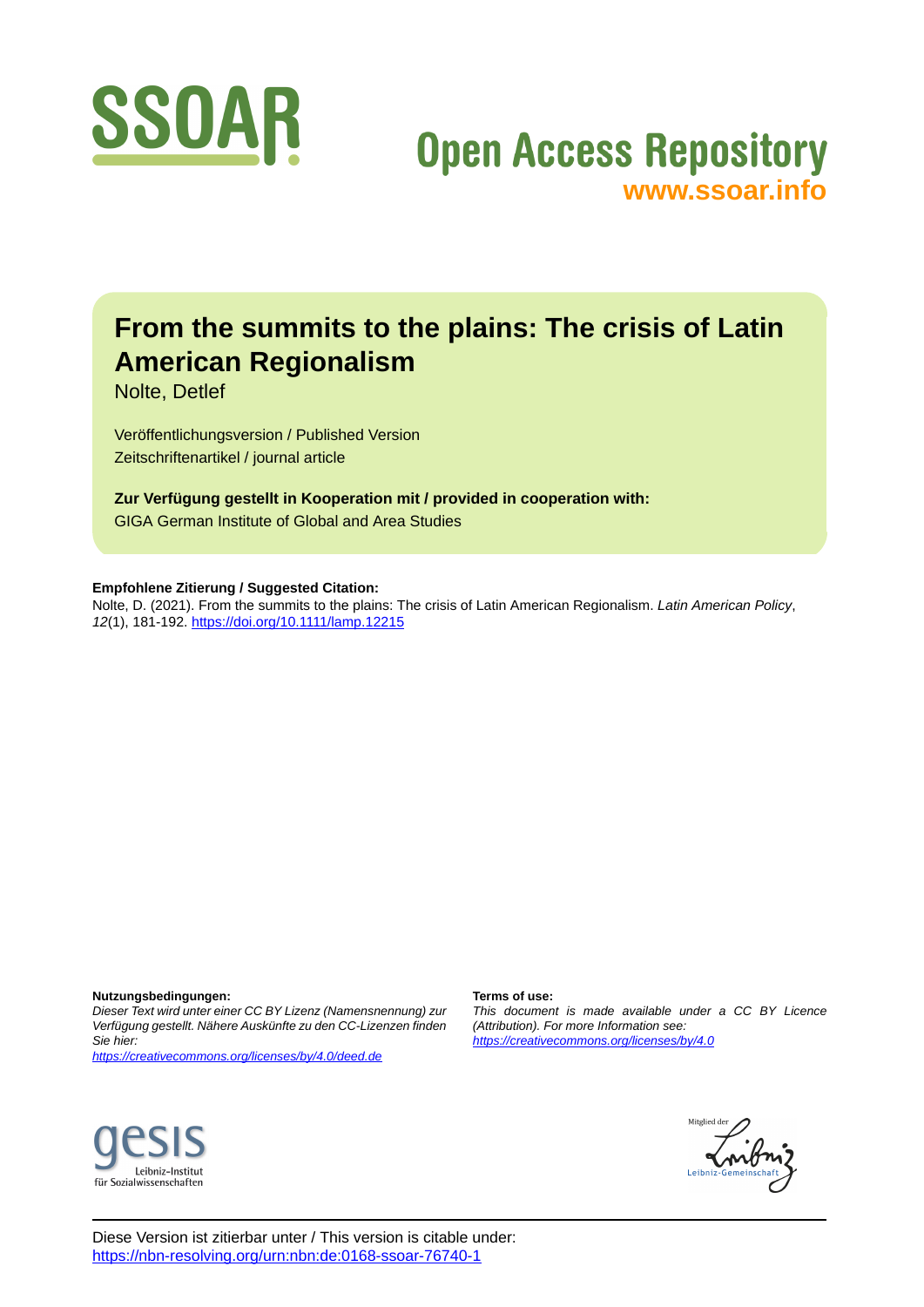### **PERSPECTIVE**





## **From the summits to the plains: The crisis of Latin American Regionalism**

## **INTRODUCTION**

Paraphrasing the German poet Bertolt Brecht's 1949 poem "Wahrnehmung",<sup>1</sup> it can be said that for Latin American regionalism, the fatigue of the summits has been left behind; it must now cope with the labors of the plains. The days when Latin American presidents socialized frequently at summit meetings are long gone. In the golden age of summitry, between 2004 and 2012, four Summits of the Americas, six Latin American summits, 29 South American summits (including the Southern Common Market—Mercosur), nine Andean summits, 18 Caribbean summits, 52 Central American summits, 18 Bolivarian Alliance for the Peoples of Our America (ALBA) summits, and eight Ibero-American Summits were held, for a total of 144 summits in 9 years (Portales, 2014, p. 56). It was the time when Chilean President Sebastián Piñera (Cooperativa, 2011) complained ironically that Latin America had so many summits it looked like a mountain range. Christopher Sabatini (2012) argued in *Foreign Policy* that, "the Western Hemisphere has a strong claim to the title of summit capital of the world," adding that, "if the number of summits were a measure of the quality of diplomacy, Latin America would be a utopia of harmony, cooperation, and understanding."

As the comments show, the proliferation of summits has often been ridiculed or problematized. The Secretary-General of the Ibero-American General Secretariat (SEGIB), Enrique V. Iglesias (2014, p. 7), referred to the "syndrome of cumbritis" and "summit fatigue." Latin American presidential summits were also a subject for academic debates on their merits and their dysfunctional aspects (Jarque et al., 2009; Mace et al., 2016; Ortiz, 2013). From a positive perspective, summit diplomacy created a climate of trust and facilitated political agreements, strengthened multilateralism and promoted regional integration projects (Rojas Aravena, 2009, p. 30), and was a mechanism of crisis management (Tussie, 2016).

Summit diplomacy changed long before the restrictions of the Covid-19 pandemic. Latin American presidents meet less often and in fewer forums, particularly those from South America. From 2010 to 2014, an average of 7.6 presidential summits per year were organized with the participation of South American presidents (without counting the Ibero-American summits, the European Union–Community of Latin American and Caribbean States [CELAC] summits, and the Summits of the Americas), but the number fell to 4.6 in the second half of the decade (see Table 1).

The fact that presidents meet less often, and even more, the lack of meetings, are indicators of the crisis of Latin American regionalism and of one of its basic components—regional organizations. A vivid example is the Union of South American Nations (Unasur), where the "golden age of UNASUR summitry might have been the 2008–2010 period, when a string of crisis happened in rapid succession and there was enough consensus to induce leaders to take action" (Tussie, 2016, p. 83). Eleven of 18 Unasur summits between 2008 and 2014 were

This is an open access article under the terms of the [Creative Commons Attribution](http://creativecommons.org/licenses/by/4.0/) License, which permits use, distribution and reproduction in any medium, provided the original work is properly cited.

© 2021 The Authors. *Latin American Policy* published by Wiley Periodicals LLC on behalf of Policy Studies Organisation.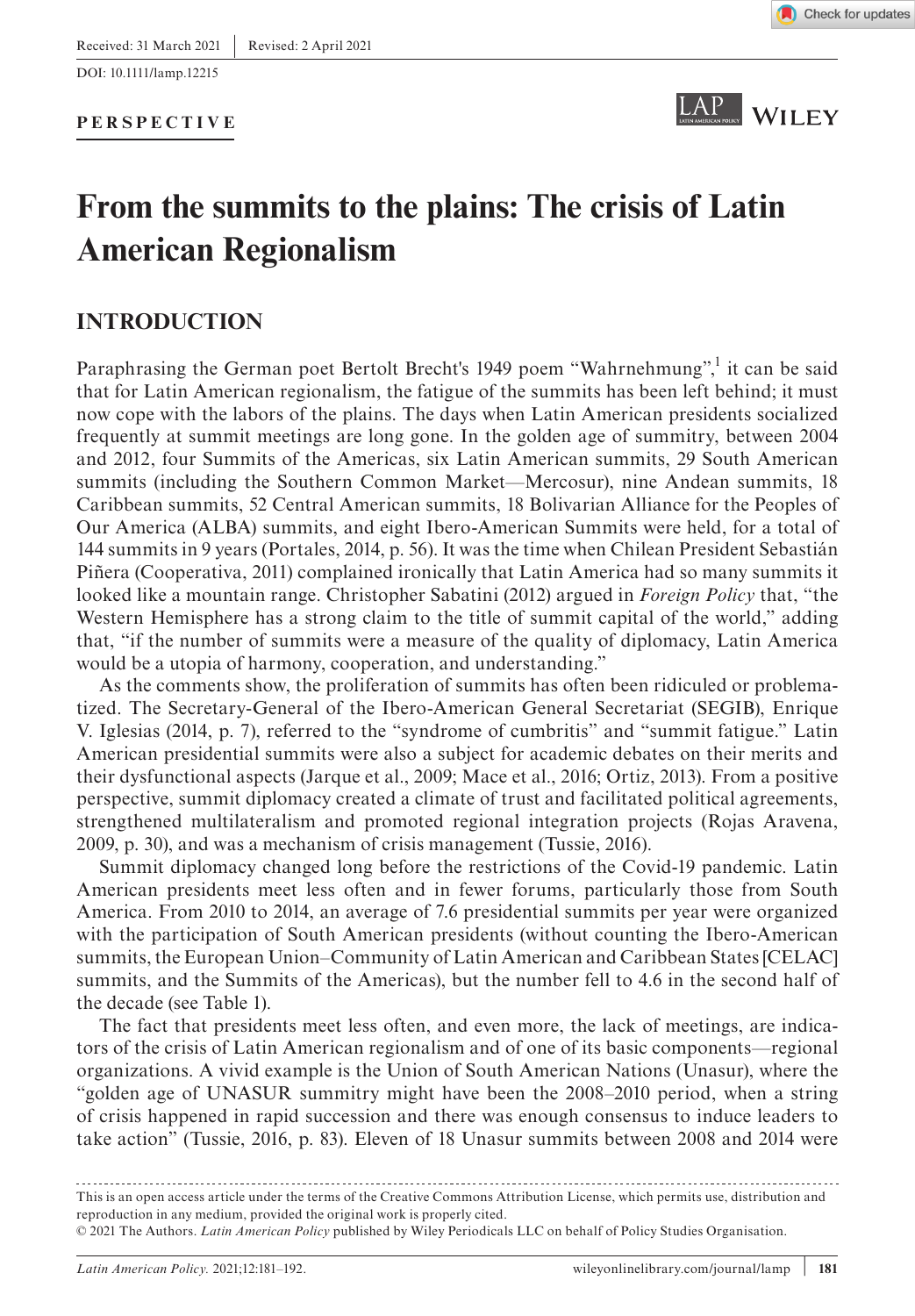|                         | 2010        | 2011                                  | 2012                     | 2013 | 2014              | 2015 | 2016 | 2017              | 2018                                  | 2019                                  |
|-------------------------|-------------|---------------------------------------|--------------------------|------|-------------------|------|------|-------------------|---------------------------------------|---------------------------------------|
| <b>CAN</b>              |             | XX                                    |                          |      |                   |      |      |                   |                                       | X                                     |
| <b>ALBA</b>             | XX          |                                       | X                        | X    | XX                | X    |      | X                 | XX                                    | X                                     |
| <b>CELAC</b>            | X           | X                                     | $\overline{\phantom{0}}$ | X    | X                 | X    | X    | X                 | $\hspace{1.0cm} \rule{1.5cm}{0.15cm}$ |                                       |
| Mercosur                | XX          | XX                                    | XXX                      | X    | XX                | XX   | -    | XX                | XX                                    | XX                                    |
| Pacific Alliance        | XX          | XX                                    | XXX                      | XX   | XX                | X    | X    | X                 | X                                     | X                                     |
| Prosur                  |             |                                       |                          |      |                   |      |      |                   |                                       | X                                     |
| Unasur                  | X           | X                                     | X                        | X    | X                 |      |      |                   |                                       |                                       |
| Total                   | 8           | 8                                     | 8                        | 6    | 8                 | 5    | 2    | 5                 | 5                                     | 6                                     |
| CELAC-European Union    | $\mathbf X$ | $\hspace{1.0cm} \rule{1.5cm}{0.15cm}$ |                          | X    | $\qquad \qquad -$ | X    |      |                   |                                       |                                       |
| Ibero-American          | $\mathbf X$ | $\mathbf X$                           | X                        | X    | X                 | -    | X    | $\hspace{0.05cm}$ | X                                     | $\hspace{1.0cm} \rule{1.5cm}{0.15cm}$ |
| Summits of the Americas |             | $\hspace{1.0cm} \rule{1.5cm}{0.15cm}$ | X                        |      | -                 | X    |      |                   | Х                                     | $\hspace{0.05cm}$                     |

**TABLE 1** Presidential Summits with the participation of South American presidents, 2010–2019

*Source:* Author's elaboration.

extraordinary summits (Dabène, 2016, pp. 43–45), related mostly to acute crises. The extraordinary summit in Bariloche in August 2009, was the only one attended by all presidents, and participation subsequently decreased (Dabène, 2016, pp. 42–45; Tussie, 2016, p. 83). The last Unasur summit took place in December 2014. There were no summits in 2015, 2016, or 2017. After Ernesto Samper's mandate as Secretary General ended in January 2017, the member countries of Unasur could not agree on a successor, so the position remained vacant. Finally, in April 2018, the governments of Argentina, Brazil, Chile, Colombia, Paraguay, and Peru suspended their participation in Unasur. A year later, they withdrew from the moribund organization. In the case of this regional organization, the lack of interaction between the presidents resulted first in its paralysis and later in its disintegration.

Unasur is not the only organization that has been paralyzed as a result of the political polarization between the governments of the member states. Another exemplary case is the crisis in CELAC. The last presidential summit was held in January 2017, in the Dominican Republic, only 10 presidents attended (with the notable absences of the presidents of Argentina, Brazil, Chile, Colombia, Costa Rica, Guatemala, Honduras, Mexico, Panama, Paraguay, Peru, and Uruguay, who at least sent representatives). Then, step by step, CELAC became paralyzed. As collateral damage, it was no longer possible to hold the European Union–CELAC summit planned for October 2017, due to the conflicts within CELAC. There were no presidential summits in 2018, 2019, or 2020.

The decline in presidential meetings in Latin America and the tragic fate of Unasur confirm a central feature of Latin American regionalism that is both intergovernmental and interpresidential. This combination has given impetus to regional integration, especially in times of strong presidential leadership (here the role of the pro-tempore presidencies in regional organizations is important; Morales Ruvalcaba, 2020) and political affinities among presidents (Baracaldo & Chenou, 2019). Yet, in times of polarization and lack of political consensus, these characteristics of Latin American regionalism have led to deadlocks and a lack of progress.

While presidents' and governments' policies and strategic decisions are crucial to the success and survival of regional organizations, they do not act in a vacuum. The presidents make decisions in a political–economic context that, in the case of Latin American regionalism, combines specific structural constraints on integration with positive and negative incentives from the global international political economy that define (and modify) basic parameters for the implementation of regional projects.

Presidential activism had been necessary to overcome some of the structural constraints of Latin American regionalism, as is discussed below. Meanwhile, the same structural limitations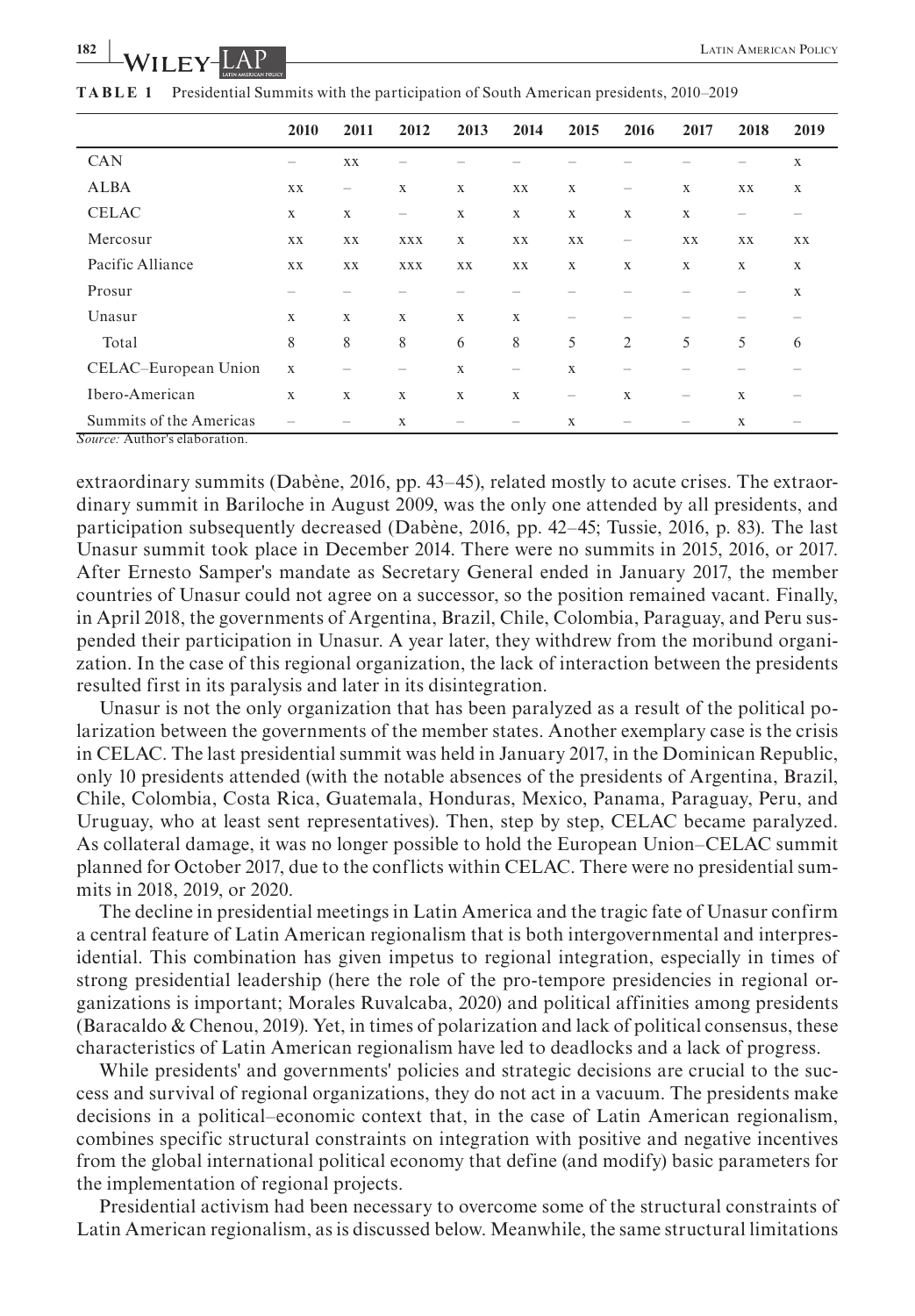make it difficult for Latin American regionalism to recover, especially since the challenges have increased due to the consequences of the Covid-19 pandemic. Therefore, the road through the plain will be long and rocky. The purpose of this article is to explain why this is the case and to discuss strategies to overcome the crisis.

### **AN OVERCOMPLEX CRISIS CONSTELLATION**

Latin American regionalism was already in crisis before the Covid-19 pandemic broke out. Over the past decade, the region had suffered, as one author aptly put it, "a disinvestment of spaces for the coordination of multilateral policies" (Pauselli, 2020). The only organization that represented all Latin America and the Caribbean (CELAC), and the only organization that covered all South America (Unasur) were paralyzed or in a process of disintegration. As the Covid-19 pandemic spread across Latin America, most regional organizations were in bad shape. Brazil has questioned its membership in Mercosur, and there is no consensus among member governments about the future course of the organization. The Pacific Alliance has stagnated as it was downgraded in Mexican foreign policy. And ALBA has lost most of its attractiveness due to the ongoing crisis in Venezuela and changes of government in member countries. In addition, the pandemic exacerbated the preexisting structural constraints of Latin American regionalism, with the result that an Economic Commission for Latin America and the Caribbean (ECLAC) study (2020c, p. 21) from August 2020 concluded that "the current situation is particularly inimical to initiatives to deepen regional integration".

The Covid-19 pandemic hit a region that was already in an economic crisis. After the commodities boom ended, Latin American economies had to adjust. In the period from 2014 to 2019, the regional gross domestic product (GDP) growth rate was only 0.4% (ECLAC, 2020a, p. 8), much worse than in the so-called lost decade of the 1980s. When there were signs of a recovery, the pandemic hit Latin America in full force. A massive economic downturn was one of the consequences. According to calculations by the International Monetary Fund (IMF) (Werner et al., 2021), Latin American GDP contracted by 7.4% in 2020 (South America −7.1%). ECLAC (2020b, pp. 10–11) forecast that the number of people living in poverty would rise to 230 million, or 37% of the population, and projected greater inequality in income distribution in the region.

The current crisis of Latin American regionalism has both a political and an economic dimension, making a way out of the crisis more difficult. While both dimensions interact, each one also has its own dynamic. It can be argued that as trade (and cross-border investment) increases, so does the political pressure from economic actors to deepen regional cooperation. A decline in regional economic exchange has the opposite effect. In addition, external economic actors intervene, since they can give priority to trade negotiations with regional blocs, or prefer bilateral agreements. The second dimension relates to the political and strategic incentives for cooperation. It can be assumed that it is easier for governments to work together when they have a political-ideological affinity. Closer cooperation is more difficult when governments are politically and ideologically far apart.

It is possible to divide the development of Latin American regionalism since 1990 into three periods, characterized by different configurations of the political and economic environment. This exercise can help to gain a better understanding of why the current regionalism crisis is so challenging. The environment in the 1990s was conducive to regional political and economic cooperation. Center-left and center-right governments shared a common economic preference under the so-called Washington Consensus on opening their economies and promoting regional integration. Intraregional trade (as a percentage of total trade) peaked in 1994, with a share of 21.9%. In addition, Latin American countries increased their cooperation on security issues, and there was broad consensus on the consolidation of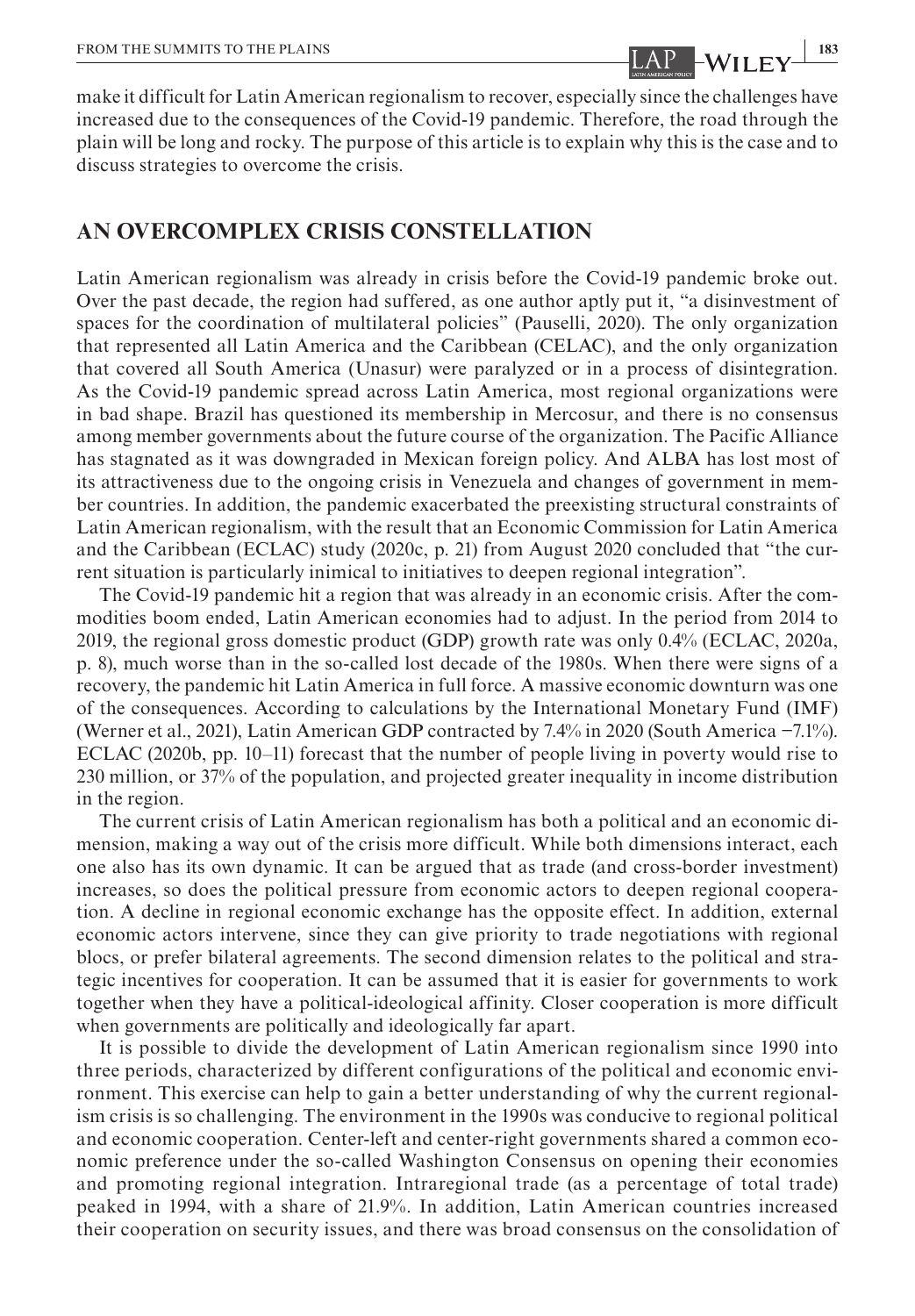## **1848 LATIN AMERICAN POLICY**

liberal democracy, which led to the promotion of democracy protection clauses in regional organizations (Heine & Weiffen, 2015).

During the first decade and at the beginning of the second decade of this century, the political environment was conducive to regional cooperation, but the economic context was less favorable. During the "pink tide" of left or center-left governments, there was much political consensus (but also some competition for leadership) that gave a new boost to the processes of regional cooperation and integration. It is reflected in new regional organizations (ALBA, Unasur, CELAC) and the repositioning of existing ones (Mercosur). High economic growth rates and declining debt increased the scope for action in foreign policy by Latin American governments. At the same time, the incentives for economic integration decreased, due to the commodities boom and a stronger outward orientation of the Latin American economies.

Developments in the first decade of the twentieth century show that a less favorable economic environment for regional integration can be overcome through positive political initiatives. The stagnation in terms of economic regionalization was offset by a stronger social focus in Mercosur and by the creation of Unasur (and later CELAC), with a political rather than economic agenda. Some authors introduced the concept of "positive integration" as a new approach to regional integration, based on political consensus building, the promotion of regional interdependencies, and increased cooperation on non-trade issues (Ayuso, 2012; Sanahuja, 2010). Unasur, through its sectoral councils, covered a wide range of areas of public policies, including defense, infrastructure, health, and education (Herrero & Tussie, 2015; Hoffmann, 2019; Palestini & Agostinis, 2018; Riggirozzi, 2014), thus promoting regional cooperation in these areas.

The heyday of political regionalism was short.<sup>2</sup> The economic and political environments for regional projects in Latin America became more adverse in the second decade of this century. The Covid-19 pandemic exacerbated preexisting structural constraints. Latin American regionalism is characterized by low economic regionalization, because the countries of the region have much stronger extra-regional economic links than intraregional economic ties. Between 1990 and 2014, intraregional trade (of all world regions) had a share of 45% in world trade. In contrast, intraregional trade in Latin America and the Caribbean as a percentage of total trade did not exceed the 20% threshold (Bown et al., 2017, p. 46; IMF, 2017, p. 44). The predominance of the primary sector in exports to Latin American countries has been a major obstacle to greater economic regionalization based on industrial sectors interested in creating regional value chains (Viola & Lima, 2017). Due to the commodities boom, the share of industrial products in the foreign trade of Latin American countries continued to decline.

According to ECLAC (2021, p. 114), since 2010, "Latin America and the Caribbean has been undergoing a process of trade decoupling". In 2019, intraregional trade (exports) accounted for less than 15% of total Latin American trade. When the Covid-19 crisis hit the Latin American economies in 2020, intraregional trade (−24%) fell more sharply than extra-regional trade. The most recent ECLAC (2021, p. 78) "International Trade Outlook" calculates a regional trade share of 12%, the lowest value since the mid-1980s. For most subregional groupings, intrablock trade scores are even lower. The average for Mercosur (exports) for the 2018–2019 period was only 11.4% (Andean Community, 7.2%; Pacific Alliance, 2.8%; Central American Common Market—CACM, 23.8%) (ECLAC, 2021, p. 90) and decreased to 9% in the first five months of 2020 (ECLAC, 2020c, p. 8). It could explain why interest in completing Mercosur's customs union has declined (Bouzas, 2020). Instead, the presidents of Brazil and Uruguay are discussing the idea of making Mercosur more flexible (MercoPress, 2021) so that each member country can negotiate free-trade agreements on its own.

The negative economic incentives unfold in an increasingly difficult political environment. Since the middle of the second decade, the political and ideological polarization of interstate relations in Latin America has intensified. The growing authoritarian tendencies after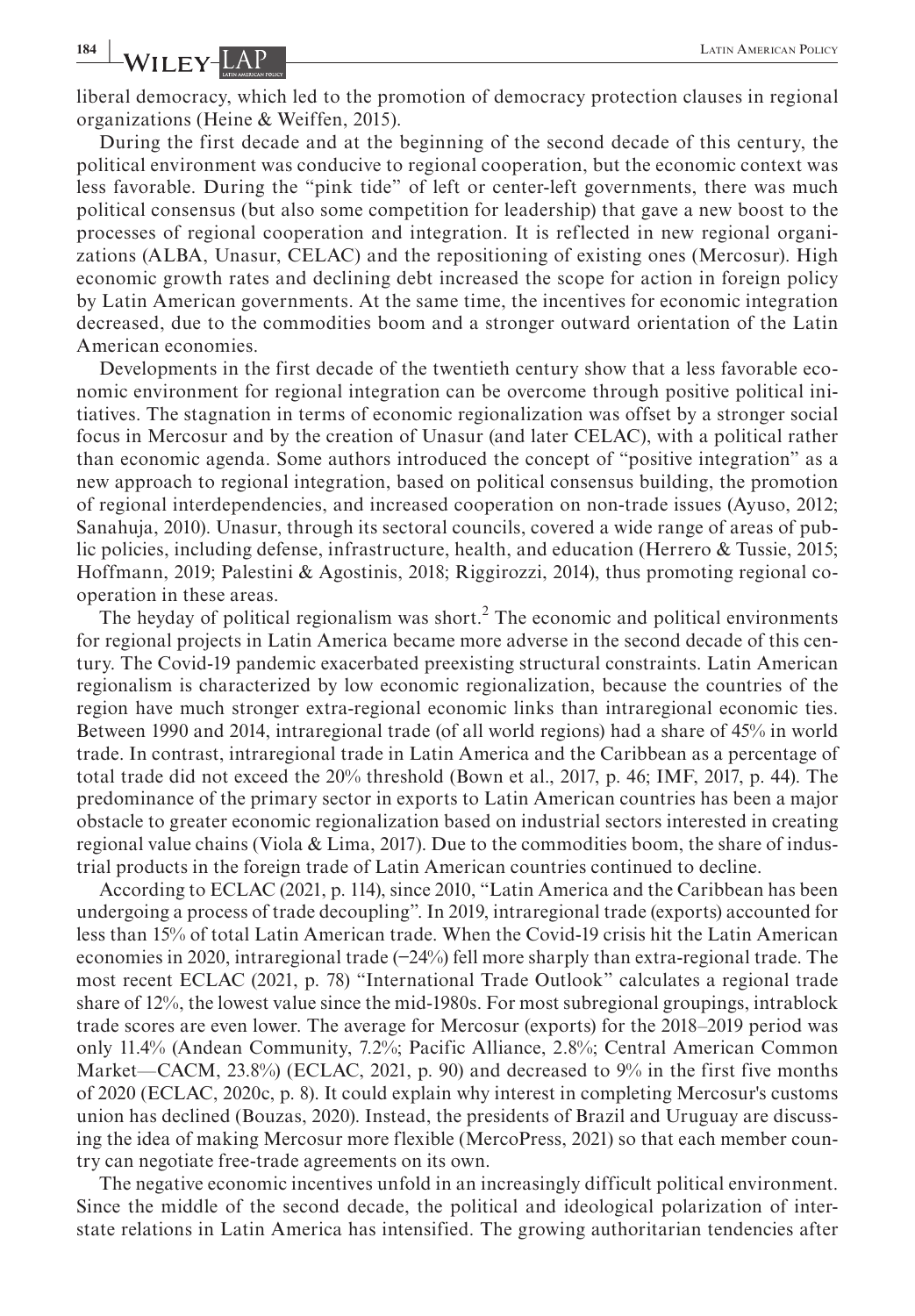Maduro came to power in Venezuela led to an increase in conflicts in the region, especially after the turn to right-wing governments in many other Latin American countries, including Brazil. But there were also governments that supported Venezuela. The political-ideological polarization has not only hindered the development of joint regional projects but has also jeopardized the survival of existing regional organizations. With the rise of a new populist or "neo-patriotic" right (Sanahuja & López Burian, 2020), especially in Brazil (Saraiva & Silva, 2020), the constellation has become even more complicated. The liberal right had supported regional integration, with the aim of a better integration into the world economy by creating larger regional markets with stable rules for economic transactions. The Pacific Alliance is an example of this liberal and trade-oriented regionalism. In contrast, the "anti-globalist" right questions multilateral institutions and agreements. As a result, both the authoritarianism on the left and the populism on the right constrain the possibilities for regional cooperation.

In addition, China's growing economic presence in Latin America has triggered a backlash from the United States, which has tried to push back China's influence. Among other things, it has led to a politicization of U.S. trade policy in Latin America. Latin America has become another arena in the global conflict between China and the United States. In addition, President Trump's protectionist policies further intensified the "bilateralization" of relations with Latin America.

While the Covid-19 pandemic and its economic consequences are placing an additional strain on Latin American regionalism, most of the factors that can make a region more resilient (Weiffen, 2021) are weak or absent, in particular interdependencies (regionalization), institutions, and leadership. The already light institutional structure of Latin American regionalism has been weakened even more since the first decade of the twenty-first century. While the creation of supranational institutions was a hot topic in Latin American regionalism in the 1990s, "regionalism light" became the predominant concept in the early years of the twenty-first century (Sanahuja, 2008). In the following decade, regional governance was characterized by institutions with less binding obligations. Parliaments were no longer created, which in the past had been an important element of regional integration projects. There are no technical secretariats in CELAC, ALBA or the Pacific Alliance. CELAC and Prosur are not even regional organizations, but regional forums. There has also been a proliferation of ad hoc groups—particularly in connection with the crisis in Venezuela—such as the Lima Group. As a result, the multilateral system in Latin America has become very unstable and less and less institutionalized.

Latin American regional powers no longer raise their hands to exercise leadership and promote regional projects. Mexico's political resources are centered on domestic politics and its northern neighbor. Domestic politics also dominate in Brazil. Foreign policy focuses more on partners outside the region. In the Covid-19 crisis there was no regional leadership whatsoever (individually nor jointly). Worse, what can be observed is negative leadership. Neither Brazil nor Mexico have been role models in fighting the Covid-19 pandemic. Mexico, while exercising the pro tempore presidency of CELAC, has at least tried to put Covid-19 on the organization's agenda, but Brazil decided to suspend its participation in CELAC.

### **EXIT, VOICE, AND LOYALTY**

This is not the first crisis Latin American regionalism has faced, which reveals it as remarkably resilient (Briceño-Ruiz & Rivarola Puntigliano, 2021; Rivarola Puntigliano & Briceño-Ruiz, 2013). Yet, resilience does not necessarily signal progress or learning gained from previous experiences. It can also mean inertia, or even regression. The current crisis may be more severe as it unfolds in a politically and economically unfavorable environment. Latin America is losing "political gravitation" in international politics (Actis & Malacalza,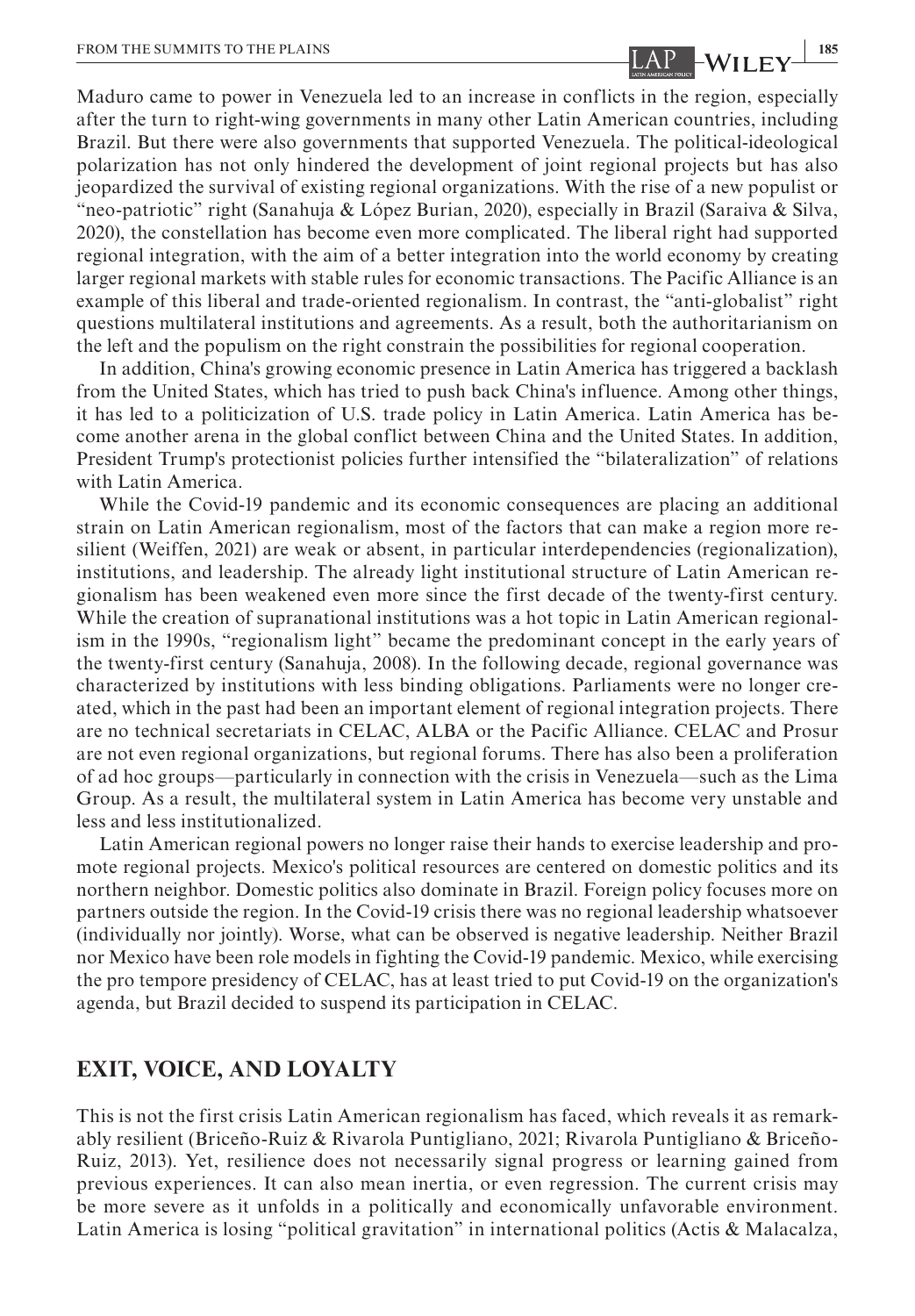**1866** LATIN AMERICAN POLICY

2021, p. 118) and is in danger of becoming increasingly irrelevant (Malamud & Schenoni, 2019; Schenoni & Malamud, 2021). As Tokatlian (2019) rightly points out, the combination of declining weight in international politics and the existence of regional disintegration will exacerbate Latin America's dependence, but it will be a multiple, and thus particularly conflict-prone dependency.

Since Latin American regionalism has been "emptied" and has possibly reached a "turning point" (González et al., 2021), there is clearly a need to rethink regional integration (Ominami, 2021, p. 167). Fortin et al., (2020, p. 16) suggest the creation of more-robust institutions, because "the de minimis approach to regional entities, with no budget and no permanent secretariat, has been a failure, and should be reconsidered." While "regionalism light" or "super light" in its current form may no longer work, the question remains how regional institutions can be strengthened. A budget and secretariat may not be enough if there is no consensus on a common regional agenda.

In his seminal work "Exit, Voice and Loyalty," Albert O. Hirschman (1970) sketched out two options for reacting to an organization's poor performance. If they chose the exit option, disaffected members leave the organization. In the case of voice, the dissatisfied members express their discontent and get involved in the organization to remedy deficits. Hirschman (1970) adds loyalty as a third option, which increases the cost of leaving and potentially activates voice. Latin American regionalism offers easy exit options. Exiting does not involve high costs, as the case of Unasur shows. One could also speak of a kind of "soft" exit when presidents do not attend summit meetings or when these are completely canceled. The cost for presidents who do not attend is low. From a Hirschmanian point of view, the challenge for regional organizations in Latin America is to create more loyalty and to increase the incentives for voice and the cost of exiting.

The option of resolving a conflict within a regional organization with a majority decision can make the "vote" option in regional organizations more attractive than an exit strategy. It becomes a serious option when decisions in an organization are blocked and must be made unanimously. Building loyalty is more complicated because the time factor plays an important role. When the crisis began, Unasur was still a young organization.<sup>3</sup> Other (sub)regional organizations had time to build and consolidate loyalties before facing major crises (such as the Andean Community; Prieto, 2020).

How can the exit costs be increased? One possibility is to strengthen the interdependencies between the members of a regional organization, especially the economic linkages. The author agrees with Riggirozzi and Ryan (2021) that regional policymaking should be analyzed against a variety of political logics and that economic integration should not be the only yardstick for assessing the development of regionalism. Still, as experience shows, the social and political foundations of Latin American regionalism remain weak without the material incentives and constraints of economic integration. The fact that Unasur did not have an economic mandate is quite symptomatic; exiting it did not result in any economic costs. In contrast, the Mercosur survived despite recurring crises. An exit would have resulted in economic costs for every member.

In this regard, proposals such as one by ECLAC (2021), to counteract the process of trade decoupling and to revitalize regional economic integration are a step in the right direction. Intraregional trade can help to reduce dependency on raw-material exports, since it includes more industrial products. In addition, more companies, especially small and medium-sized companies, are involved in exporting to regional markets. Therefore, ECLAC (2021) proposes to overcome the fragmentation of the regional economic space by promoting convergence and harmonizing trade rules between the different regional groupings. In view of the progress made in dismantling tariffs, emphasis should be placed on non-tariff issues such as harmonization, or mutual recognition of technical, sanitary, and phytosanitary standards. In addition, a gradual accumulation and integration of the rules of origin would be a prerequisite for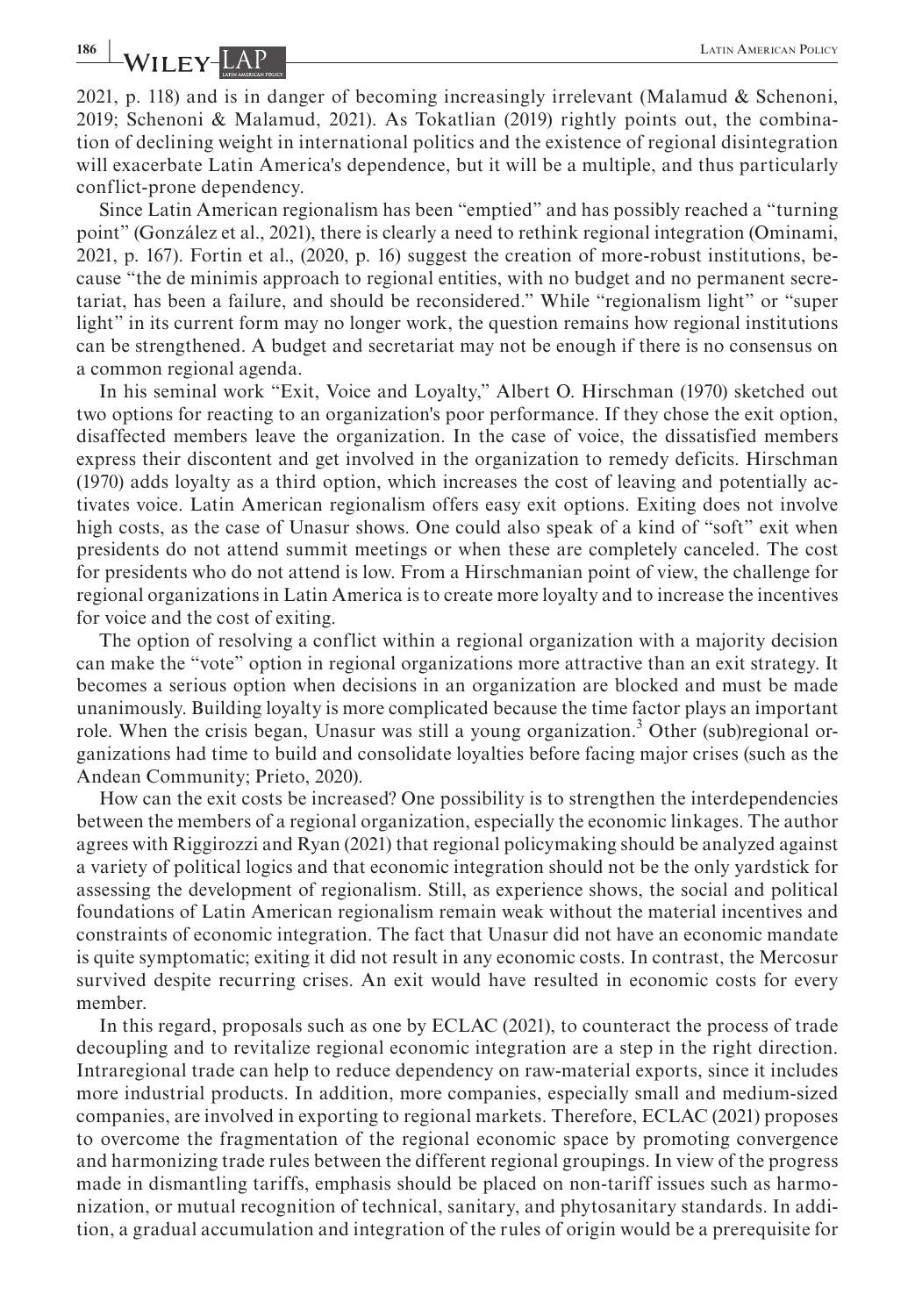promoting intraindustry trade and the formation of regional value chains. ECLAC (2021) also advocates the convergence of trade facilitation measures, cooperation on digital issues (including digital trade), and the improvement of regional transport and logistics infrastructure.

Most of these suggestions are not new. Four years before ECLAC, the World Bank (Bown et al., 2017), the IMF (2017), and the Inter-American Development Bank (IADB) published documents calling for greater economic integration in Latin America and the creation of a Latin America and the Caribbean free-trade area, which should go beyond reducing tariffs and instead focus on removing non-tariff barriers to trade. The IADB (Powell, 2017) highlighted that there are no fewer than 33 preferential trade agreements between the regional member states. According to recent ECLAC data (2021, p. 80), the average tariff rate for intraregional trade is currently approximately 2%. Due to trade preferences, an estimated 78% of intraregional imports from Latin America and the Caribbean are not subject to tariffs. Hence, most of the adjustment costs of regional trade liberalization have already been paid. ECLAC (2021), like the World Bank in 2017 (Bown et al., 2017), argues that it will be necessary to deepen ties between Mexico and the Mercosur. Most of the trade between Brazil and Mexico, the largest economies in Latin America, does not enjoy trade preferences.4

The fact that most of ECLAC's proposals had been tabled almost verbatim 4 years earlier suggests that limited progress has been made. It does not mean that they are wrong, but that they are difficult to implement. Efforts to consolidate a regional economy are hampered by "centrifugal forces generated by the accumulation of trade agreements with partners outside the region" (ECLAC, 2021, p. 114). Intraregional trade agreements compete with interregional free-trade agreements within the framework of "cross-regionalism" (Garzón & Nolte, 2018).

As the proposals from ECLAC (2021) and international financial institutions show, progress in economic integration in Latin America depends increasingly on the harmonization of rules and regulations between regional groupings (and individual countries). Common regulations create interdependencies beyond the economic field. Bianculli (2020, p. 3) introduces the interesting concept of "regional regulatory governance" but looks at regional trade facilitation exclusively from the perspective of the deregulation of markets. Economic deregulation is contrasted with positive regulation (integration) in other areas, but the creation of regional markets also requires common rules that do not necessarily lead to a race to the bottom.

Regional regulatory governance broadens the research perspective on Latin American regionalism. Regulations of "transnational policy fields" create regional interdependencies. Regional regulations can be promoted by regional organizations and governments, or by (networks) of non-state actors. From a Hirschmanian point of view, the exit from a dense network of regulations could be more costly than the exit from a regional organization that makes nonbinding decisions. In addition, stakeholders who support certain regulations in a transnational policy field can express their voice when those regulations are challenged.

As Bianculli (2020, p. 18) admits, "regionalism in Latin America remains a strong intergovernmental endeavor, and policymaking has a strong inter- and transgovernmental nature." Hence, regional regulatory governance does not contradict the core feature of Latin American regionalism, since it has a strong intergovernmental component. Meanwhile, it offers more flexibility for forms of cooperation that are not immediately interrupted in the event of conflicts between presidents.

Inter-presidentialism and summit diplomacy fueled Latin American regionalism even as it contributed to its crisis. As a way out of the crisis and as a step forward, the former Executive Secretary of ECLAC José Antonio Ocampo (2020) suggested in an interview with *El País* that regional integration should be depoliticized. At first glance, this proposal seems a bit naïve, because it does not take sufficient account of the fact that political polarization and incompatible ideas about the direction of regional integration have led to the current crisis of Latin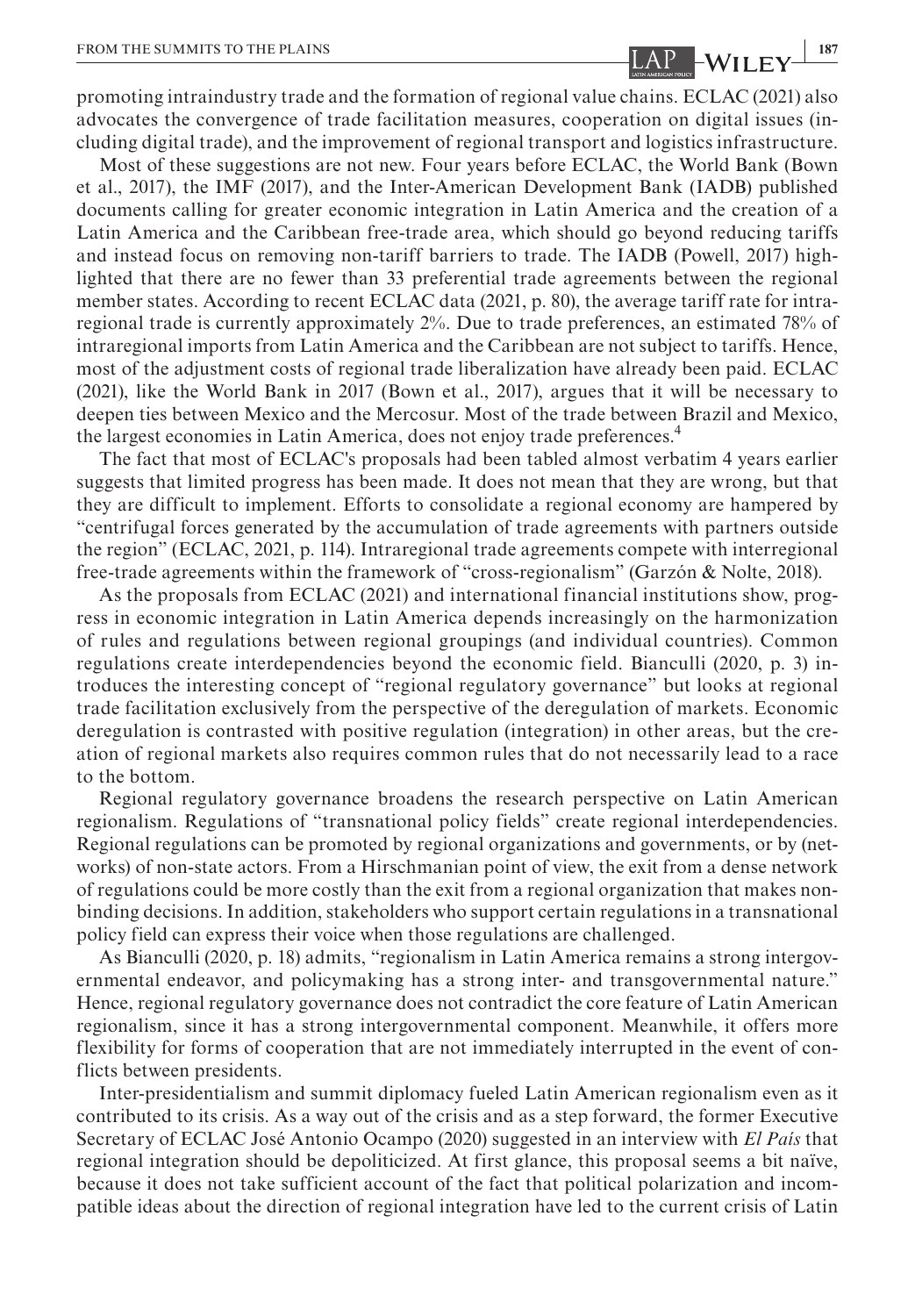**188 WILEY-LAP** *LATIN AMERICAN POLICY* 

American regionalism. There is little evidence that ideological positions have converged and that Latin America is going through a process of depolarization.

Still, it can also be argued that precisely because presidential diplomacy and conflicts between the presidents have contributed to the crisis of Latin American regionalism, consideration should be given to how regional organizations can be shielded to a certain extent against the spillover of conflicts between the presidents. One possibility would be to build stronger supranational institutions. This path is unlikely for Latin America.

A strategy to shield regional substructures is more realistic. Riggirozzi and Grugel (2015, p. 796) once described Unasur as a regional governance project with "a preference within it for creating a team of professional specialists to take charge of a policy area rather than having politicians making grand (and unrealistic) statements of policy intent." In view of the deficits of existing regional institutions, Actis and Malacalza (2021, p. 125) have recently proposed to put thematic questions before dogmatic ones, and to pursue a more technical approach to regional cooperation. Such an approach could facilitate cooperation between ideologically opposed governments in certain policy fields but excludes other policy areas such as the protection of human rights and the promotion of democracy.

It makes sense to look back on the positive experiences of Unasur and ask what lessons can be learned, to find a way out of the crisis. One of the strengths of Unasur was the flexible cooperation between the member countries within the sectoral councils. They worked differently, but they contributed to the formation of transnational policy networks. Ultimately, it was a functionally differentiated cooperation. A comparison of the working of different sectoral councils shows that group cohesion is more likely to develop in clearly defined policy areas. A common technical rationality of political decision makers in specific areas facilitates cooperation based on professional arguments. In contrast, the involvement of political officials and the ideological directives of governments acted as major impediments to independent sectoral work (Hoffmann, 2019).

Unfortunately, the functionally differentiated cooperation in Unasur's sectoral councils was discontinued when the central political decision-making bodies were paralyzed. The question arises as to how this functionally differentiated cooperation can be revived. Perhaps it is better to create new sectoral organizations such as a South American Health Organization (to mention an important policy area) than a single umbrella organization with sectoral sub-units. It could also be easier for civil society actors to work with such sectoral, technically oriented organizations. A more technical approach to regional cooperation would also strengthen the role of development banks such as the Development Bank of Latin America (CAF) or the Inter-American Development Bank as "orchestrators" (Palestini, 2020) of regional initiatives.

Functional differentiation of regional cooperation will lead to a more complex, but possibly more robust regional governance structure, held together by overlapping membership. Latin America has a long tradition of overlapping regionalism (Bianculli et al., 2021; Weiffen et al., 2013) and cooperative regional governance (Nolte, 2014), which in the case of South America must now function without a "central organization" (Nolte, 2016) or "hub institution" (Cooper & Stubbs, 2017) such as Unasur. It carries the risk of a more segmented regional governance architecture.

While a certain degree of shielding from the collateral effects of political polarization between presidents could increase the resilience of Latin American regionalism, there is also a lack of functioning forums to overcome or at least mitigate the political polarization, which complicates regional solutions to regional problems and makes the region more porous. At the same time, global conflicts (and conflicts in other regions) overlay regional conflicts in Latin America, making them even more difficult to resolve within a regional framework. Latin America is experiencing a "de-regionalization of governance problem-solving" (Legler, 2020, p. 150). Such is the case in Venezuela, where the United States is facing China, Russia, and Iran (Turkey has also become an external actor). At the same time, as mentioned earlier, Latin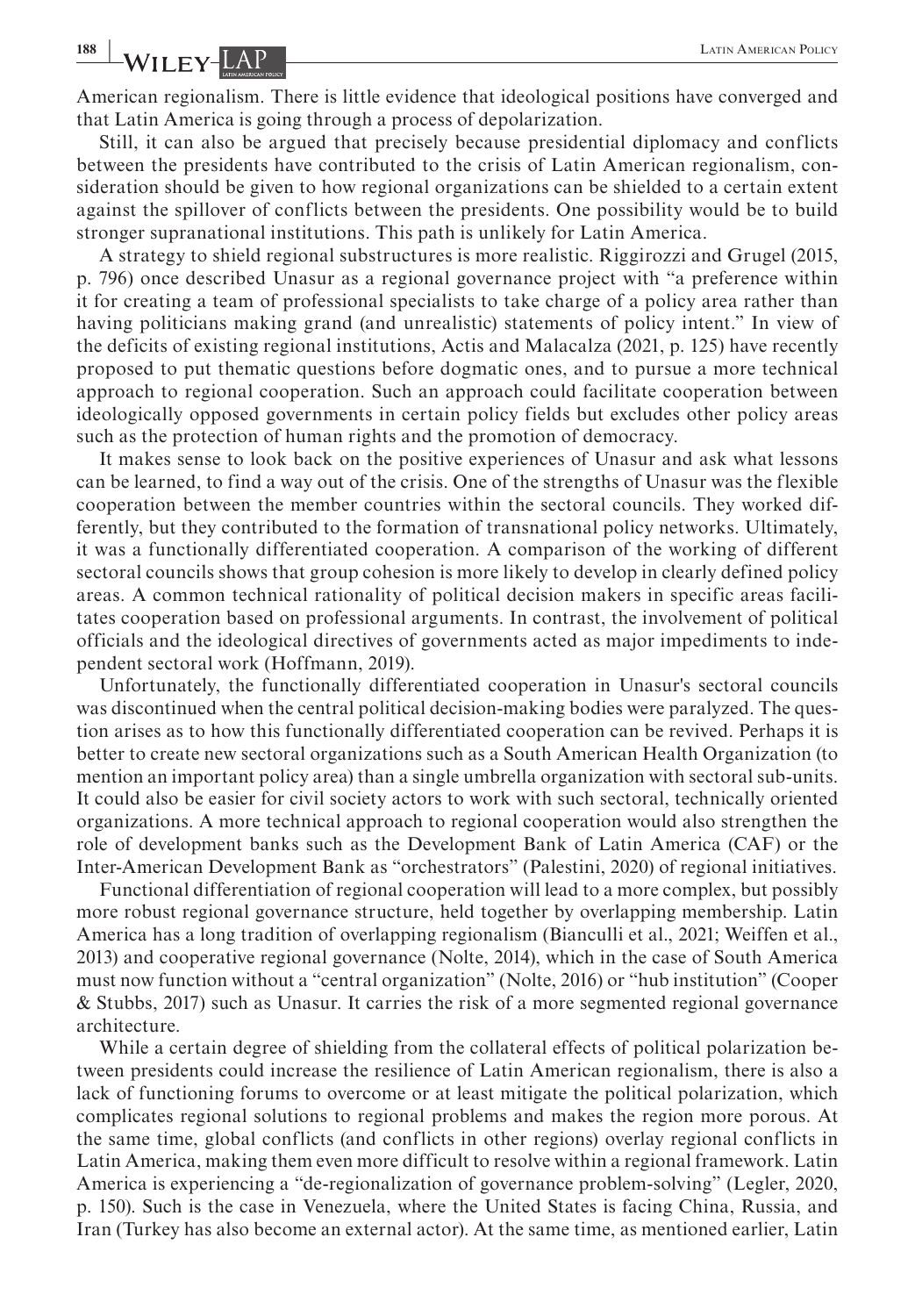America has become one of the battlefields on which the global conflict between the United States and China is being waged. In this context, Fortin et al., (2020) propose a policy of active nonalignment, by keeping an equal distance from both superpowers and their geopolitical and geo-economic rivalries. The goal of this policy is "to maximize the benefits for the region's integration into international trade, investment and financing flows, but also to preserve policy space and policy instruments that allow the countries of the region to define and implement their own national development models" (Fortin et al., 2020, p. 16).

This proposal is a step in the right direction, but it would be easier to implement if the region were less porous and external powers were not already part of the intraregional dynamic. A simultaneous and proactive engagement with these actors could complement the strategy of active non-alignment. It is particularly true of the Venezuela crisis. González et al., (2021, p. 65) propose a regional political dialogue with the government of Venezuela, sectors of the political opposition, and social organizations to find a peaceful solution for the country. Yet, a strategy that is restricted to the region does not work. Latin America needs a forum to discuss the challenges that put security at risk in the region, and to mitigate the spillover of other conflicts and the influence of external actors. The region may need something like an Organization for Security and Cooperation in Latin America and the Caribbean, which must include all countries in the region but also external actors with interests in the region, such as the European Union, China, Japan, and Russia, and of course the United States. The proliferation of ad hoc meetings with and without the participation of external actors to deal with the crisis in Venezuela shows that such a forum is in demand, but there are reasonable doubts as to whether the United States would accept such a forum that would undermine the role of the Organization of American States (OAS).

## **LOW-PROFILE REGIONALISM**

Looking back, Ayuso (2020, p. 166) argues that there were too many regionalisms, and there was too little regionalization in Latin America, but now the situation is worse. Regionalization has continued to decline, and there are no new regional projects, while the old ones have lost their appeal. For Latin American regionalism, the road through the plains will be rocky and long. A return to the summits may have to wait for a change of government in central Latin American countries. Without a way out of the Venezuelan swamp—the "epicenter of the crisis in Latin American regionalism (Gonzalez et al., 2021, p. 56)—the polarization of interpresidential relations will not decrease. The division in Latin America between authoritarian regimes (of different political colors) and democracies could deepen even further and make political cooperation more difficult. It is conceivable that the revival of summit diplomacy will not come from the region but from the region's external relations, through events such as the Summit of the Americas, the Ibero-American Summit, the European Union–CELAC Summit, or a CELAC–China summit.

In the better days of Unasur, Riggirozzi and Grugel (2015, p. 785) wrote, "This new phase of regional governance is less headline-grabbing and dramatic than previous projects of integration in South America." This statement is even more true today. While the regionalism of the summits reflected "high-profile regionalism," the regionalism of the lowlands and plains can be described as "low-profile regionalism." In contrast to the regionalism of the summits, which went hand in hand with the launch of new, sometimes lofty projects, the regionalism of the plains will be more down-to-earth. In the years to come, the priority will be to consolidate existing regional organizations and to strengthen regional transnational policy networks. Latin American regionalism must advance toward greater economic regionalization and expand its regulatory scope, since it requires both a material and a normative basis. The discussion must continue on how the Latin American regional architecture can be made more crisis-resistant. What makes the "voice" option to advance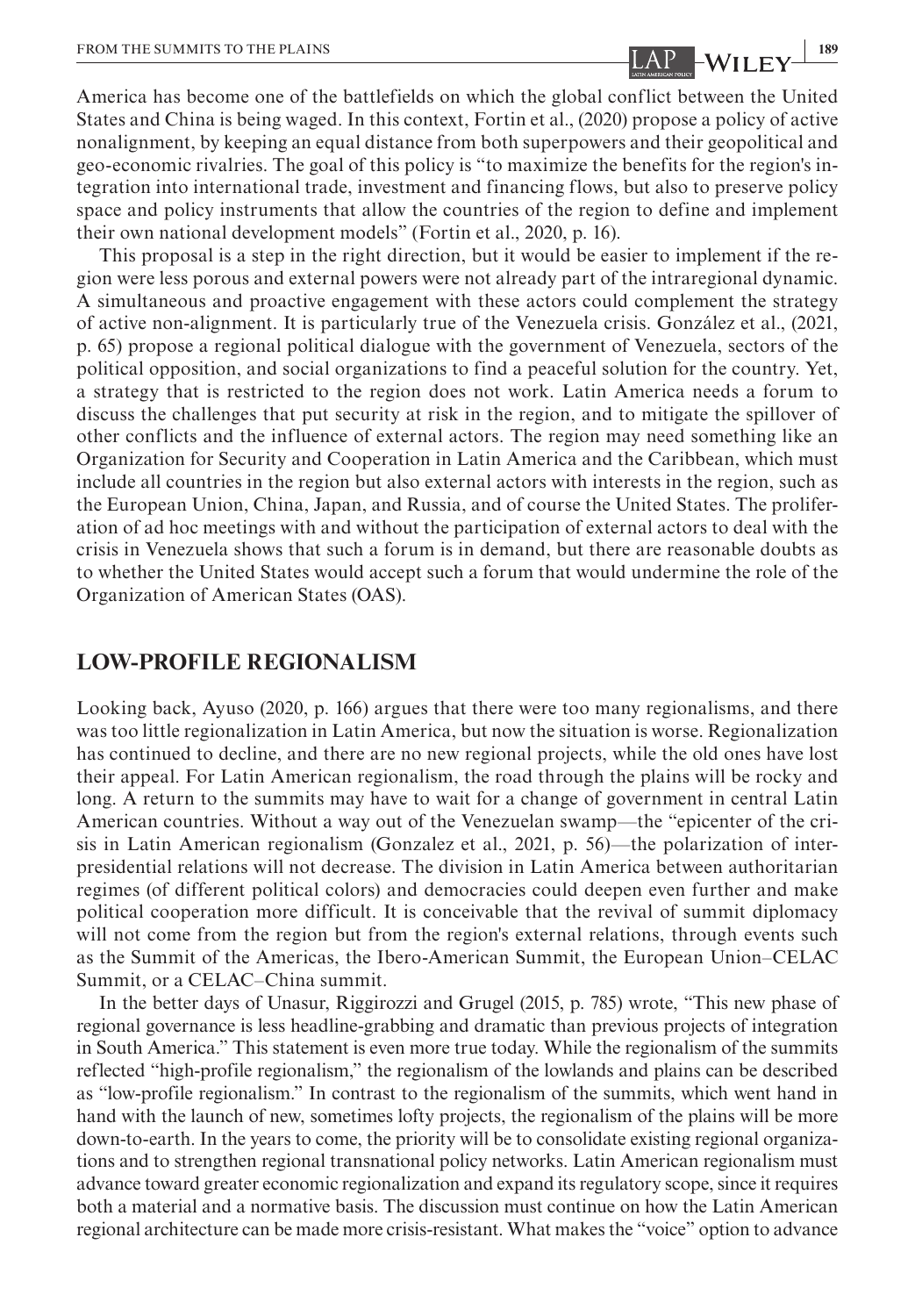**1900 I.A. Property - LATIN AMERICAN POLICY** 

regional projects more attractive and increases the costs of an "exit" from regional cooperation? The fact that Latin America plays only a marginal role in international politics does not shield the region from the spread of pandemics, the ups and downs of the world economy, and the interference of external actors. For this reason, Latin America needs strong regional institutions.

Detlef Nolte<sup>D</sup>

*Institute for Latin American Studies (ILAS), German Institute for Global and Area Studies (GIGA), Hamburg, Germany*

#### **Correspondence**

Detlef Nolte, Institute for Latin American Studies (ILAS), German Institute for Global and Area Studies (GIGA), Hamburg, Germany. Email: [detlef.nolte@giga-hamburg.de](mailto:detlef.nolte@giga-hamburg.de)

### **ENDNOTES**

<sup>1</sup> The poem states that, "The fatigue of the summits are behind us/The labors of the plains lie ahead of us ....".

- <sup>2</sup> By the middle of the second decade, the drive for greater sectoral regional cooperation had already declined in some areas. For example, the South American Defense Council has been characterized as being in a state of inertia since 2014 (Vaz et al., 2017, p. 8). The cooperation within Unasur's Infrastructure and Planning Council (COSIPLAN) also declined (Agostinis & Palestini, 2020).
- <sup>3</sup> It confirms the results of Eilstrup-Sangiovanni (2020), that the survival of international organizations correlates positively with age. One of the author's explanations is: "From a sociological viewpoint, age may be a good proxy for 'environmental embeddedness'. Newly created organizations often lack stable social roles and routines, broad public endorsement, or secure exchange relationships" (Eilstrup-Sangiovanni, 2020, pp. 363–364).
- <sup>4</sup> It should be noted that excluding Mexico from the calculation increases the share of intra-regional trade (exports) in Latin America and the Caribbean from 14.8% to 21.5% in 2018–2019 (ECLAC, 2021, p. 88).

### **ORCID** *Detlef Nolte* <https://orcid.org/0000-0003-2014-272X>

### **REFERENCES**

- Actis, E., & Malacalza, B. (2021). Las políticas exteriores de América Latina en tiempos de autonomía líquida. *Nueva Sociedad*, *291*, 114–126.
- Agostinis, G., & Palestini, S. (2020). Transnational governance in motion: Regional development banks, power politics, and the rise and fall of South America's infrastructure integration. *Governance*.<https://doi.org/10.1111/gove.12529>
- Ayuso, A. (2012). Institucionalidad jurídica y tratamiento de las asimetrías: Viejos y nuevos retos de la integración latinoamericana. In F. Rojas Aravena (Ed.), *América Latina y el Caribe: Vínculos globales en un contexto multilateral complejo* (pp. 375–422). CIDOB.
- Ayuso, A. (2020). América Latina y el Caribe. Resistencias y resiliencias en tensión. In F. Fàbregues & O. Farrés (Eds.), *Anuario Internacional CIDOB 2020* (pp. 157–167). CIDOB.
- Baracaldo, D., & Chenou, J.-M. (2019). Regionalism and presidential ideology in the current wave of Latin American integration. *International Area Studies Review*, *22*(1), 41–63.
- Bianculli, A. C. (2020). Paper from 14th ECPR General Conference, *Latin America and the study of regions: Moving forward through the Lens of Regional Regulatory Governance*. August 24–28.
- Bianculli, A. C., Ribeiro Hoffmann, A., & Nascimento, B. (2021). Institutional overlap and access to medicines in MERCOSUR and UNASUR (2008–2018). Cooperation before the collapse? *Global Public Health*, 1–14. [https://](https://doi.org/10.1080/17441692.2020.1867879) [doi.org/10.1080/17441692.2020.1867879](https://doi.org/10.1080/17441692.2020.1867879)
- Bouzas, R. (2020, May 21). El Mercosur no tiene margen para seguir escondiendo la basura debajo de la alfombra. *El Economista*. [https://eleconomista.com.ar/2020-05-el-mercosur-no-tiene-margen-para-seguir-escondiendo](https://eleconomista.com.ar/2020-05-el-mercosur-no-tiene-margen-para-seguir-escondiendo-la-basura-debajo-de-la-alfombra/)[la-basura-debajo-de-la-alfombra/](https://eleconomista.com.ar/2020-05-el-mercosur-no-tiene-margen-para-seguir-escondiendo-la-basura-debajo-de-la-alfombra/)
- Bown, C. P., Lederman, D., Pienknagura, S., & Robertson, R. (2017). *Better neighbors: Toward a renewal of economic integration in Latin America*. World Bank.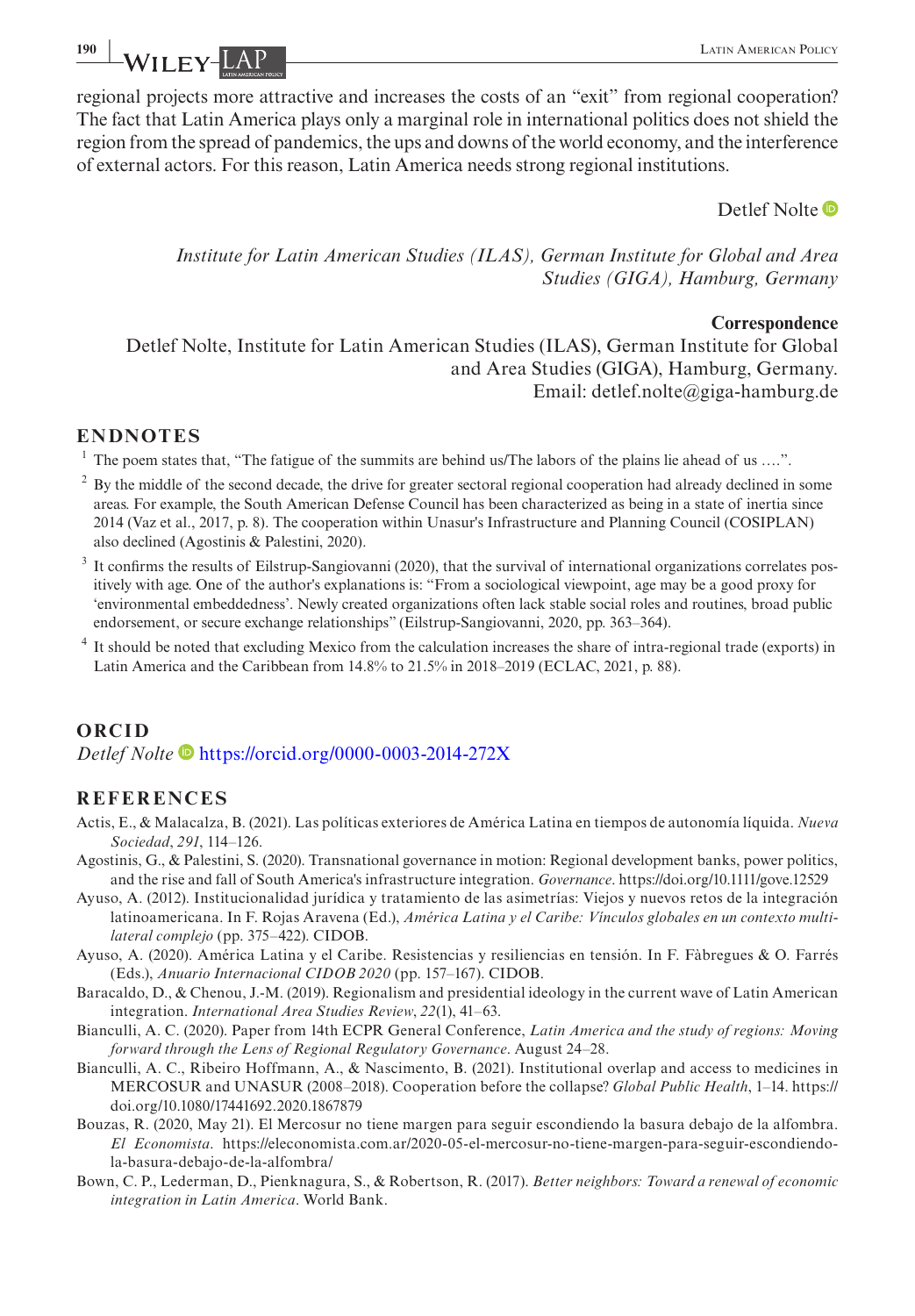- Briceño-Ruiz, J., & Rivarola Puntigliano, A. (2021). Resilience and acquis in Latin American regionalism. In J. Briceño-Ruiz & A. Rivarola Puntigliano (Eds.), *Regionalism in Latin America. Agents, systems and resilience* (pp. 13–30). Routledge.
- Cooper, A. F., & Stubbs, R. (2017). Contending regionalisms: Hubs and challengers in the Americas and the Asia-Pacific. *The Pacific Review*, *30*(5), 615–632.
- Cooperativa. (2011, October 27). Piñera en Uruguay: Latinoamérica tiene tantas cumbres que parece una cordillera. *Cooperativa.cl*. [https://www.cooperativa.cl/noticias/pais/presidente-pinera/viajes-al-exterior/pinera-en-urugu](https://www.cooperativa.cl/noticias/pais/presidente-pinera/viajes-al-exterior/pinera-en-uruguay-latinoamerica-tiene-tantas-cumbres-que-parece-una/2011-10-27/161639.html) [ay-latinoamerica-tiene-tantas-cumbres-que-parece-una/2011-10-27/161639.html](https://www.cooperativa.cl/noticias/pais/presidente-pinera/viajes-al-exterior/pinera-en-uruguay-latinoamerica-tiene-tantas-cumbres-que-parece-una/2011-10-27/161639.html)
- Dabène, O. (2016). Multilayered summitry and agenda interaction in South America. In G. Mace, J.-P. Thérien, D. Tussie, & O. Dabène (Eds.), *Summits and regional governance. The Americas in comparative perspective* (pp. 30–51). Routledge.
- ECLAC. (2020a). *Report on the economic impact of coronavirus disease (COVID-19) on Latin America and the Caribbean* (LC/TS.2020/45). : Author.
- ECLAC. (2020b). *Addressing the growing impact of COVID-19 with a view to reactivation with equality: New projections* (Special Report COVID-19, No. 5). : Author.
- ECLAC. (2020c). *The effects of the coronavirus disease (COVID-19) pandemic on international trade and logistics* (Special Report COVID-19, No. 6). : Author.
- ECLAC. (2021). *International trade outlook for Latin America and the Caribbean, 2020* (LC/PUB.2020/21-P). : Author.
- Eilstrup-Sangiovanni, M. (2020). Death of international organizations. The organizational ecology of intergovernmental organizations, 1815–2015. *Review of International Organizations*, *15*(2), 339–370.
- Fortín, C., Heine, J., & Ominami, C. (2020, October 2). Latin America between a rock and a hard place: A second cold war and the active non-alignment option. *Global Policy*. [https://www.globalpolicyjournal.com/blog/02/10/2020/](https://www.globalpolicyjournal.com/blog/02/10/2020/latin-america-between-rock-and-hard-place-second-cold-war-and-active-non-alignment) [latin-america-between-rock-and-hard-place-second-cold-war-and-active-non-alignment](https://www.globalpolicyjournal.com/blog/02/10/2020/latin-america-between-rock-and-hard-place-second-cold-war-and-active-non-alignment)

Garzón, J., & Nolte, D. (2018). The new minilateralism in regional economic governance: Crossregionalism and the Pacific Alliance. In P. Riggirozzi & C. Wylde (Eds.), *Handbook of South American governance* (pp. 173–189). Routledge.

González, G., Hirst, M., Luján, C., Romero, C., & Tokatlian, J. G. (2021). Coyuntura crítica, transición de poder y vaciamiento latinoamericano. *Nueva Sociedad*, *291*, 49–65.

Heine, J., & Weiffen, B. (2015). *21st century democracy promotion in the Americas*. Routledge.

- Herrero, M. B., & Tussie, D. (2015). UNASUR health: A quiet revolution in health diplomacy in South America. *Global Social Policy*, *15*(3), 261–277.
- Hirschman, A. O. (1970). *Exit, voice, and loyalty. responses to decline in firms, organizations, and states*. Harvard University.
- Hoffmann, A. M. (2019). *Regional governance and policy-making in South America*. Palgrave Macmillan.
- Iglesias, E. V. (2014). Presentación. In M. S. Ortiz (Ed.), *La Diplomacia de las Cumbres: Retos y oportunidades de los nuevos regionalismos* (pp. 7–8). FLACSO.
- IMF. (2017). *Cluster report—Trade integration in Latin America and the Caribbean* (IMF Country Report, 17/66). Author.
- Jarque, C. M., Ortiz, M. S., & Quenan, C. (Eds.). (2009). *América Latina y la Diplomacia de Cumbres*. SEGIB.
- Legler, T. (2020). A story within a story: Venezuela's crisis, regional actors, and Western hemispheric order upheaval. *European Review of Latin American and Caribbean Studies*, *109*, 135–156.
- Mace, G., Jean-Philippe Thérien, J.-P., Tussie, D., & Dabène, O. (Eds.). (2016). *Summits and regional Governance. The Americas in comparative perspective*. Routledge.
- Malamud, A., & Schenoni, L. (2019, September 10). Latin America is off the global stage, and that's ok. *Foreign Policy*. <https://foreignpolicy.com/2020/09/10/latin-america-global-stage-imperialism-geopolitics/>
- MercoPress. (2021, February 4). *Lacalle Pou agreed with Bolsonaro in Brasilia to make Mercosur more flexible*. Author. [https://en.mercopress.com/2021/02/04/lacalle-pou-agreed-with-bolsonaro-in-brasilia-to-make-merco](https://en.mercopress.com/2021/02/04/lacalle-pou-agreed-with-bolsonaro-in-brasilia-to-make-mercosur-more-flexible) [sur-more-flexible](https://en.mercopress.com/2021/02/04/lacalle-pou-agreed-with-bolsonaro-in-brasilia-to-make-mercosur-more-flexible)
- Morales Ruvalcaba, D. (2020). Neopresidentialism and the hierarchy of power in Latin American Integration: UNASUR as a case study. *Estudios Internacionales*, *197*, 39–68.
- Nolte, D. (2014). *Latin America's new regional architecture: A cooperative or segmented regional governance complex?* (EUI Working Paper RSCAS 2014/89). : EUI.
- Nolte, D. (2016). Regional governance from a comparative perspective. In V. M. González-Sánchez (Ed.), *Economy, politics and governance challenges* (pp. 1–16). Nova Science Publishers.
- Ocampo, J. A. (2020, August 30). América Latina tiene que reinventarse. *El País*. [https://elpais.com/economia/2020-](https://elpais.com/economia/2020-08-29/ocampo-el-volumen-de-quiebras-en-america-latina-puede-ser-enorme.html) [08-29/ocampo-el-volumen-de-quiebras-en-america-latina-puede-ser-enorme.html](https://elpais.com/economia/2020-08-29/ocampo-el-volumen-de-quiebras-en-america-latina-puede-ser-enorme.html)

Ominami, C. (2021). Prosur: ¿integración o revancha ideológica? *Nueva Sociedad*, *291*, 157–168.

Ortiz, M. S. (Ed.). (2013). *La Diplomacia de las Cumbres: Retos y oportunidades de los nuevos regionalismos*. FLACSO.

- Palestini, S. (2020). Orchestrating regionalism: The Interamerican Development Bank and the Central American electric system. *Review of Policy Research*. <https://doi.org/10.1111/ropr.12389>
- Palestini, S., & Agostinis, G. (2018). Constructing regionalism in South America: The cases of sectoral cooperation on transport infrastructure and energy. *Journal of International Relations and Development*, *21*(1), 46–74.